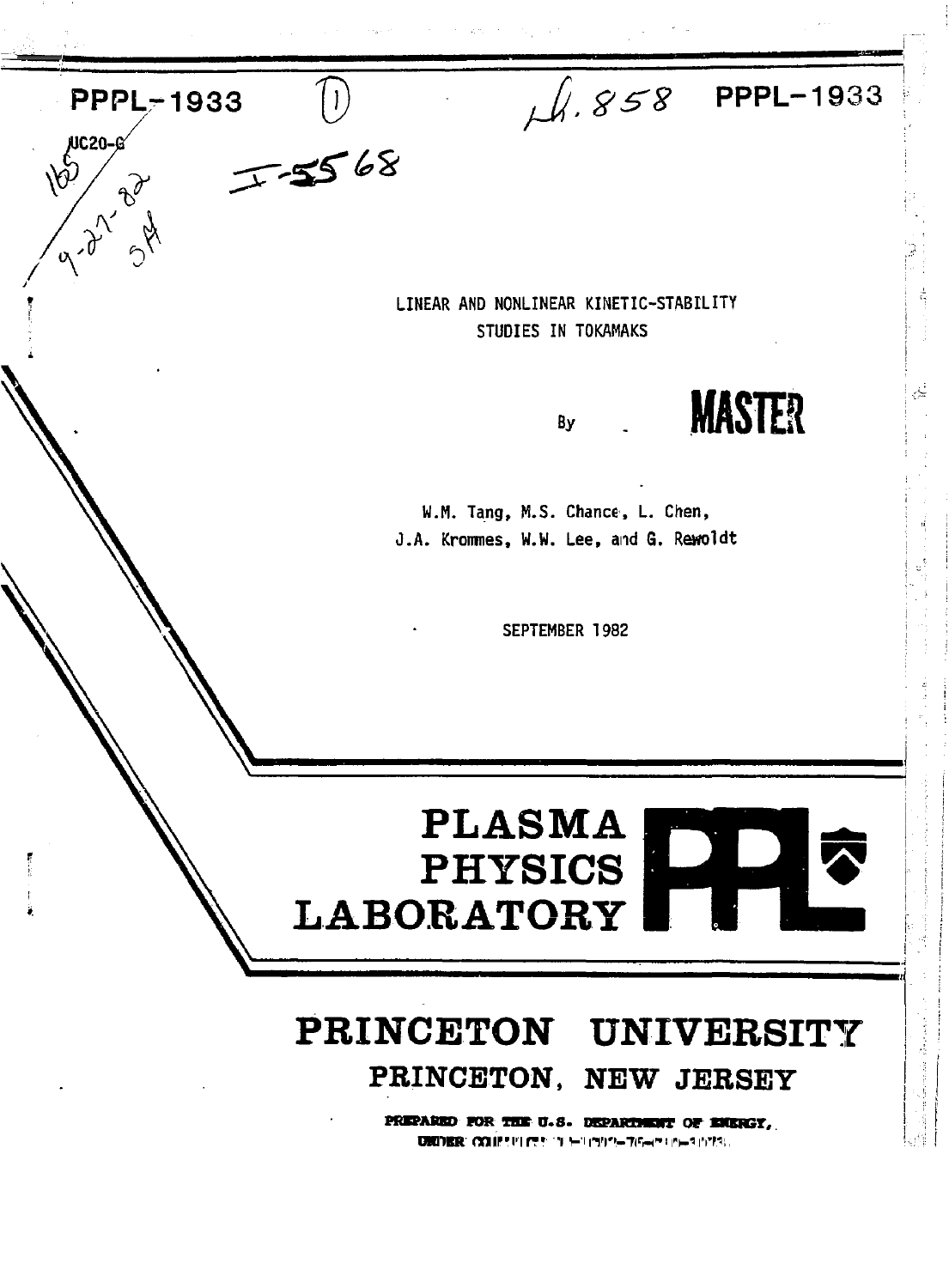# NOTICE

This report was prepared as an account of work sponsored by the United States Government. Neither the United States nor the United States Department of Energy, nor any of their employees, nor any of their contractors, subcontractors, or their employees, rakes any warranty, express or implied, or assumes any legal liability or responsibility for the accuracy, completeness or usefulness of any information, apparatus, product or process disclosed, or represents that its use would not infringe privately owned rights.

Printed in the United States of America.

## Available from:

# National Technical Information Service Q. 3. Department of Commerce 5235 Port Royal Eoad Springfield, Virginia 22151

Price: Printed Copy \$ \* : Microfische \$3.50

|             | NTIS          |                               |
|-------------|---------------|-------------------------------|
| *PAGES      | Selling Price |                               |
| $1 - 25$    | \$5.00        | For documents over 600        |
| $26 - 50$   | \$6.50        | pages, add \$1.50 for each    |
| $51 - 75$   | \$8.00        | additional 25 page increment. |
| 76-100      | <b>S9.50</b>  |                               |
| $101 - 125$ | <b>SII.00</b> |                               |
| 126-ISO     | \$12.50       |                               |
| $151 - 175$ | \$14.00       |                               |
| $176 - 200$ | \$15.50       |                               |
| $201 - 225$ | \$17.00       |                               |
| $226 - 250$ | \$18.50       |                               |
| $251 - 275$ | \$20.00       |                               |
| $276 - 300$ | \$21.50       |                               |
| 301-325     | \$23.00       |                               |
| 326-350     | \$24.50       |                               |
| 351-375     | \$26.00       |                               |
| 376-400     | \$27.50       |                               |
| $401 - 425$ | \$29.00       |                               |
| $426 - 450$ | \$30.50       |                               |
| $451 - 475$ | \$32.00       |                               |
| $476 - 500$ | \$33.50       |                               |
| $500 - 525$ | \$35.00       |                               |
| $526 - 550$ | \$36.50       |                               |
| 551-575     | \$38.00       |                               |
| 576-500     | \$39.50       |                               |
|             |               |                               |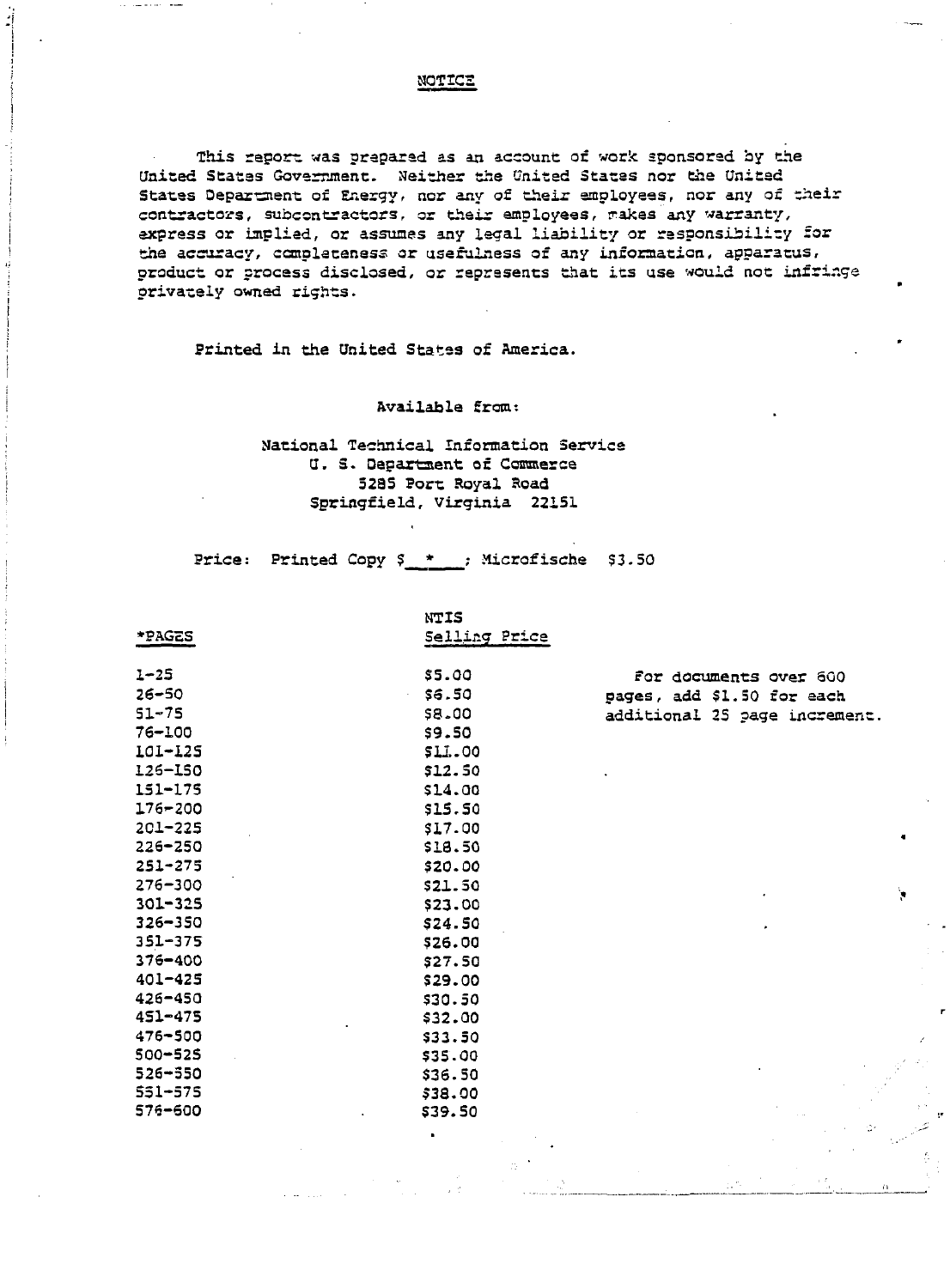#### PPPL--1933

ģ.

 $\mathcal{C}^{\text{in}}$  and  $\mathcal{C}^{\text{in}}$  . The continuum of  $\mathcal{C}^{\text{in}}$ 

 $\frac{1}{2}$ 

计电子 医血管下垂 医血管

į.

DF32 022200

# Linear and Nonlinear Kinetic-Stability Studies in Tokamaks

# W. M. Tang, M. S. Chance, L. Chen,<br>J. A. Krommes, W. W. Lee, and G. Rewoldt

Plasma Physics Laboratory Princeton University Princeton, New Jersey 08544, USA

#### $-$  DISCLAIMER  $-$

DISTRIBUTION OF THIS SECONDATING ON WATER 'Yú

۱Ì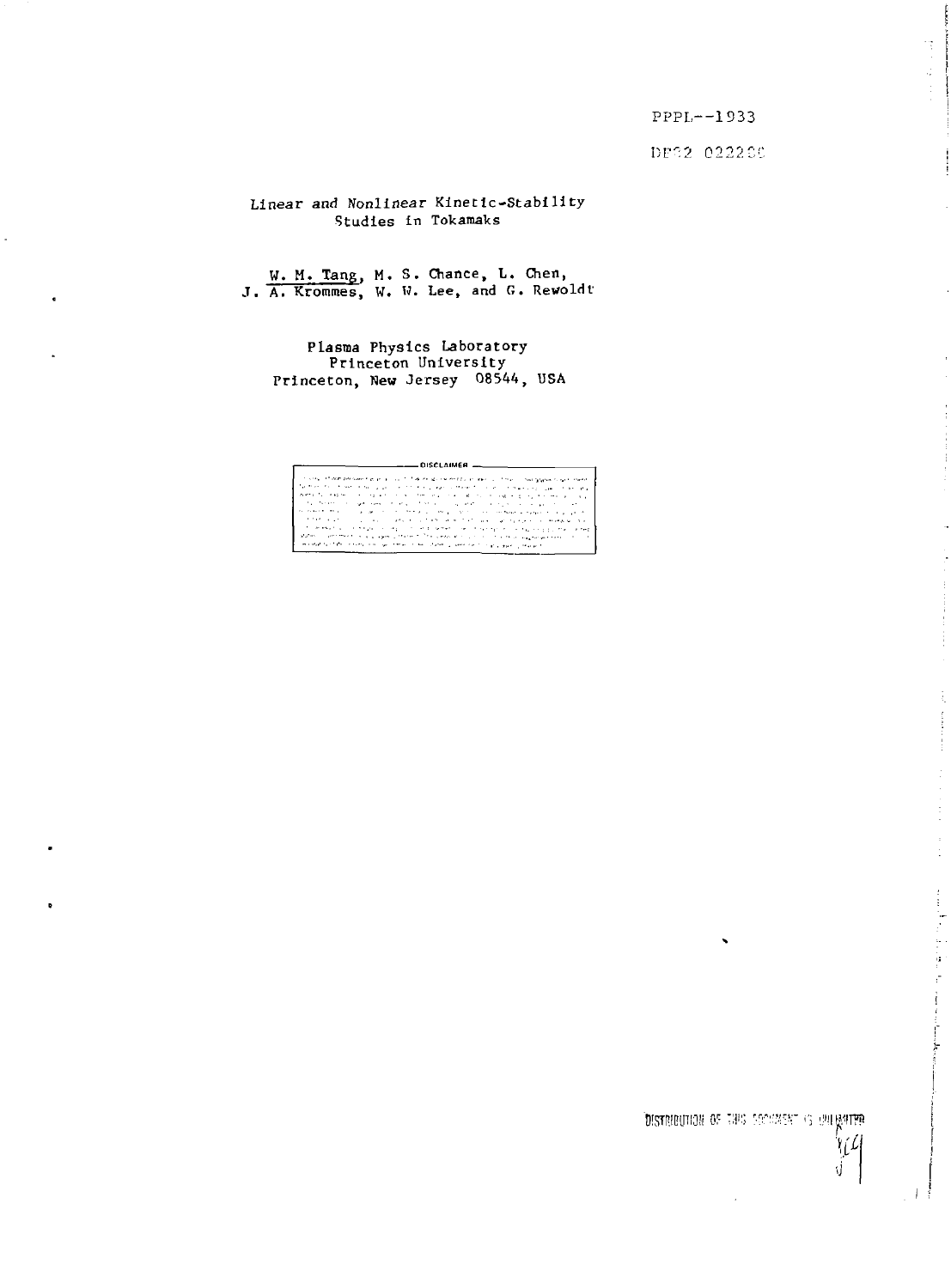#### Linear and Nonlinear Kinetic-Stability Studies in Tokamaks

This paper presents results of theoretical investigations on important linear kinetic properties of low frequency instabilities in toroidal systems and on nonlinear processes which could significantly influence their impact on anomalous transport. Analytical and numerical methods and also particle simulations have been employed to carry out these studies. In particular, the following subjects are considered: (1) linear stability analysis of kinetic instabilities for realistic tokamak equilibria and the application of such calculations to the PDX and PLT tokamak experiments including the influence of a hot beam-ion component; (2) determination of "nonlinearly saturated," statistically steady states of three interacting drift modes; and (3) gyroklnetic particle simulation of drift instabilities.

### Linear Kinetic Stability Properties for Realistic Tokamak  $Equ111b$ ria

Since the presence of low frequency microinstabilities remains a highly plausible contributing factor to observed anomalous energy transport in tokamaks, the determination of the onset conditions for relevant modes under realistic operating situations is an important problem. In order to carry out this analysis, a numerical code has been developed to solve a set of three coupled lntegro-differential equations which govern the large-toroidal-mode-number (n >> 1) instabilities of interest. The calculation is fully electromagnetic with the basic system of equations corresponding to comprehensive  $f\circ r$  of the equations corresponding to comprehensive forms of the quasineutrality condition and the parallel and perpendicular components of Ampere's law. In arriving at these equations, a general form of the perturbed distribution function is used which is valid for arbitrary mode frequencies compared to the particle bounce or transit frequency and also for arbitrary perpendicular wavelengths compared to the particle gyroradius or banana width. By making use of the ballooning representation (appropriate for modes with  $n \gg 1$ , the linear properties can be accurately determined with a radially local (i.e., one-dimensional) analysis.<sup>1</sup> Collisional effects are included in the form of an energy and pitch-angle-dependent model Krook operator which reproduces the results of a Lorentz collision operator in the banana regime in the limits  $\omega \ll v$ , and  $\omega \gg v$ , with  $v$ , eff errett errett.<br>Execution and the mode being the effective collision frequency and  $\omega$  the mode frequency. The specific mathematical form of this system of equations is quite lengthy and will not be presented here. They  $\epsilon$  and  $\epsilon$  is the presented in the presented here. The presented here of the presented here. They can be presented here. The presented here. The presented here. The presented here. The presented here. The presented of

are given together with a detailed description of the numerical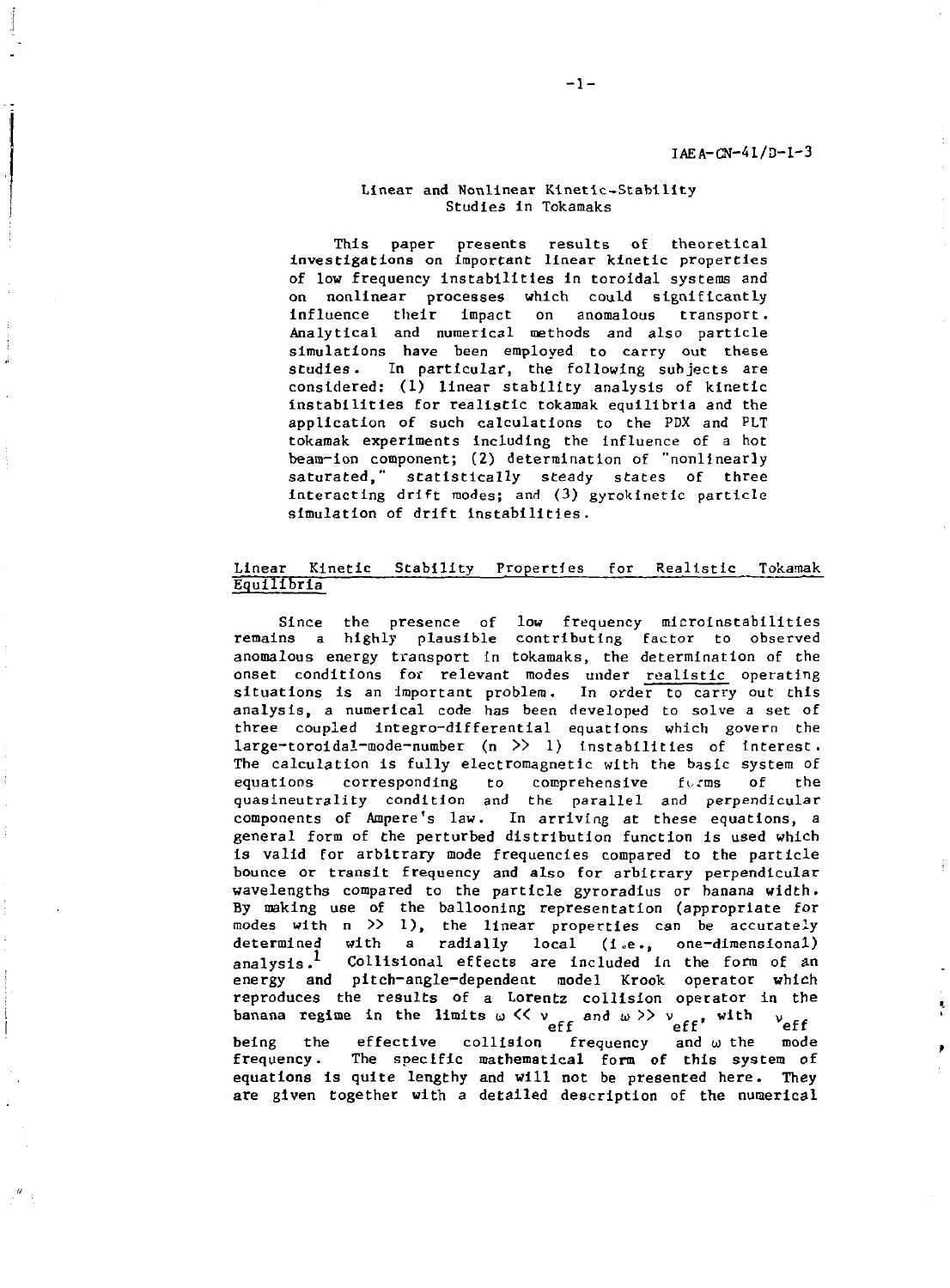procedure employed to solve them in Ref. 2.

Since the primary goal of these studies is a realistic assessment of the kinetic stability properties under relevant experimental conditions for tokamaks, attention has accordingly been focused on two important features; namely (1) a proper interface between the stability analysis and self-consistent MHD equilibria (obtained from codes such as PEST); and (2) an appropriate treatment of the equilibrium distribution function for the hot beam-ion species which is strongly anisotropic In pitchangle and strongly non-Maxwellian in energy, in beam-heated discharges. Regarding the first item, It is found that results from calculations using realistic equilibria can be quite different from those using the widely-adopted zero-beta model equilibrium with circular, concentric magnetic surfaces and large aspect ratio. For example, as shown in Fig. 1, a comparison between the numerical equilibrium cases and the corresponding model equilibrium cases indicates differences of around 50% in the growth rates of trapped-electron modes computed for parameters appropriate to the POX experiment. Figure 1 also illustrates the general trend that, for realistic scenarios, kinetic Instabilities are predicted to be present over a wide range of toroidal mode numbers .

In calculating the hot beam-ion response, the equilibrium distribution,  $F_h(E, v_{\parallel}/v)$ , is obtained from the BALDUR onedimensional radial transport code [3J, which also provides the equilibrium radial profiles of the densities, temperatures, and safety factor. This profile Information is then used in the MHD equilibrium code to generate the corresponding numerical MHD equilibrium flux surfaces. The tokamak experimental conditions considered here are those appropriate to PLT with parailel (co-) injection and to PDX with nearly perpendicular  $\{v_{\mu}/v \approx \cos(81^{\circ})\}$ 

injection. Figures 2 and 3 show representative forms of  $F_h$ obtained from BALDUR for these cases. Also sketched on these figures are the fundamental transit frequency resonance lines in velocity space, where  $Re(\omega) = \omega_r = \pm \omega_{tb}$ , with  $\omega_{tb}$  being the transit frequency of the beam ions. Note that the resonance lines for perpendicular injection lie in parts of velocity space where for perpendicular injection lie in parts of velocity space where  $r_b$  is largest, while for parallel injection they fall in regions where  $F_b$  is suall. This indicates that beam-ion transit-frequency resonant effects will be appreciable only In the case of

To determine the quantitative impact of the beam population on unstable modes, a systematic study was carried out for the familiar trapped-electron-drift branch. For both the PDX and PLT cases, the direct effect of the beams on these microinstabilities was found to be rather weak; i.e., the effects tend to be of the same order as the fraction of beam ions (typically,  $n_h/n_e \le$ 10%). This is illustrated on Fig. 1 for the PDX case. With regard to the question of how the maximum (in n or  $k_{\alpha} p_{\gamma}$ ) growth

jj, ÿΪ ł,

perpendicular Injection.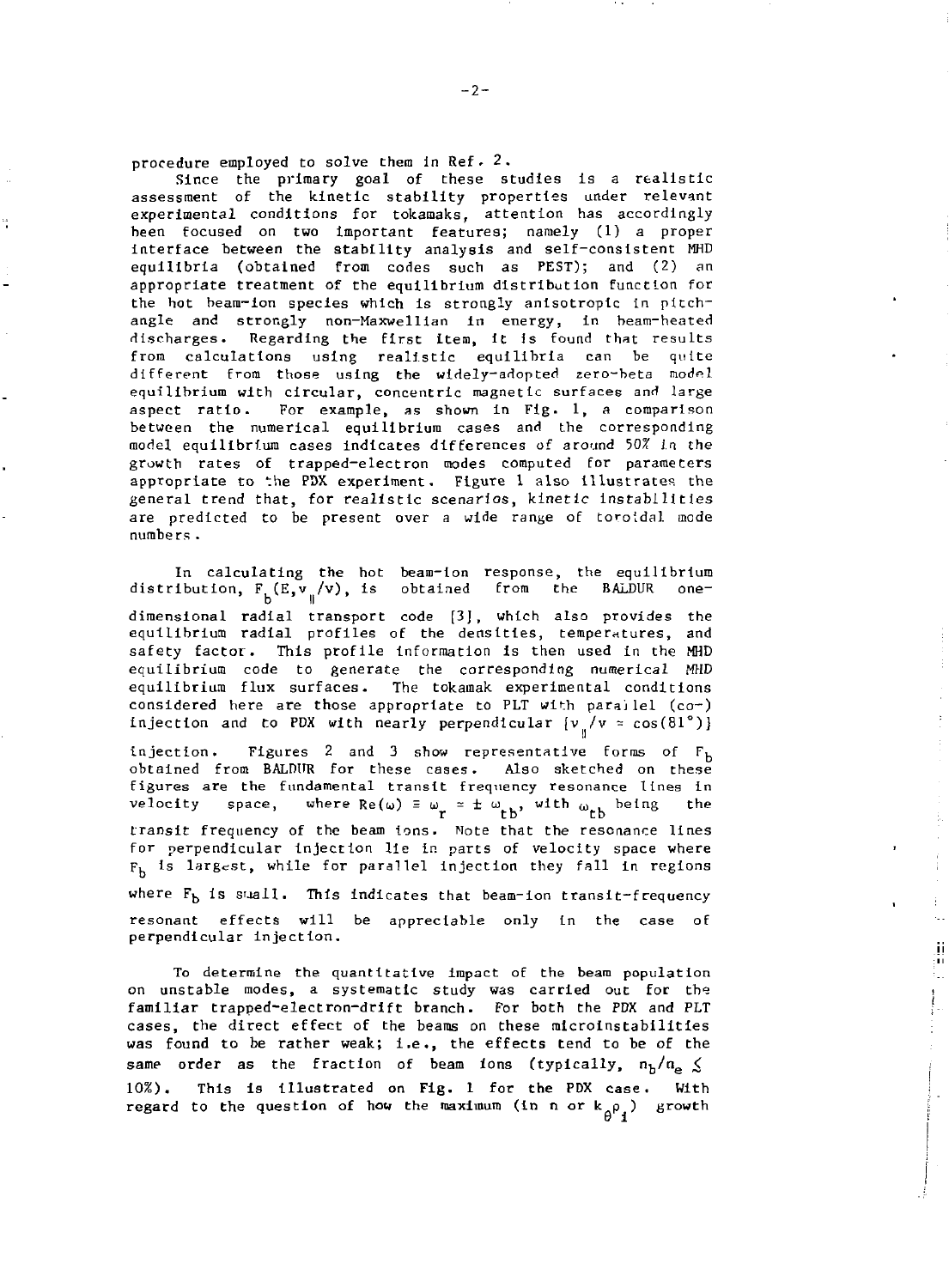rates,  $\gamma_{\text{max}}$ , might scale with beam power,  $P_{\text{b}}$ , it was found that for the PDX cases,  $\gamma_\mathtt{max}$  decreases only slightly as  $\tt P_{\tt b}$  increases from 6.6 MU to 13.2 MW. Similar results were obtained for the PLT cases as  $P_b$  increased from 1 MW to 3 MW. Hence, substantial

changes In beam power are predicted to have quite a weak effect on the drift-type microinstabtlities. This appears to be consistent with recent experimental observations of the behavior of fluctuations in PDX [4] .

In addition to the preceeding investigations, the general procedures described have also been applied to the kinetic analysis of high-frequency instabilities, thermonuclear alphaparticle effects, and the influence of a poloidal equilibrium electric field. Results of these ongoing studies can be briefly summarized as follows:

(1) Since velocity-space anisotropy can give rise to high frequency (ion-cyclotron frequency range) instabilities, the present low frequency gyrokinetic analysis has been appropriately generalized [5] to Investigate this problem. Initial results from these calculations for PDX cases indicate that such instabilities can appear provided the heam-lon population is sufficiently large. (2) The influence of thermonuclear alpha particles on drift-type microinstabilities has been investigated with an analytic model<br>equilibrium distribution function of the form [6] equilibrium distribution function of the form [6]

 $F_{\alpha} \propto n_{\alpha}(r)/(v^3+v_{c}^3)$ . For the expected case of very sharply peaked n -profiles, a substantial stabilizing effect is found even *a* 

for relatively small values of  $n_{\alpha}/n_{\rm e}$ .

÷

ΞŔ

In the presence of perpendicular-injection heating, the (3) In the presence of perpendicular-injection heating, the equilibrium poloidal electric field. This can in turn lead to electrostatic trapping that is competitive with the usual magnetic trapping. When such effects are taken into account, preliminary results indicate that the linear growth rate of trapped-electron results increase that the linear growth rate of trapped-electron.<br>drift modes can be strongly modified drift modes can be strongly modified.

#### Statistically Steady States of Three Interacting Drift Modes

The determination of how low frequency drift-type Instabilities actually affect anomalous transport is, of course, a very important issue. It is presently believed that drift fluctuations can achieve a nonlinearly saturated steady state in which linear growth is balanced by a variety of nonlinear processes, including resonance broadening and mode coupling. Hence, a detailed understanding of these processes is required before the anomalous fluxes at saturation can be computed. Evidence from both numerical simulations and analytic theories has suggested that the saturated state is often stochastic. This implies that the phase and amplitude of the potential can wander rapidly and randomly. In order to avoid considering these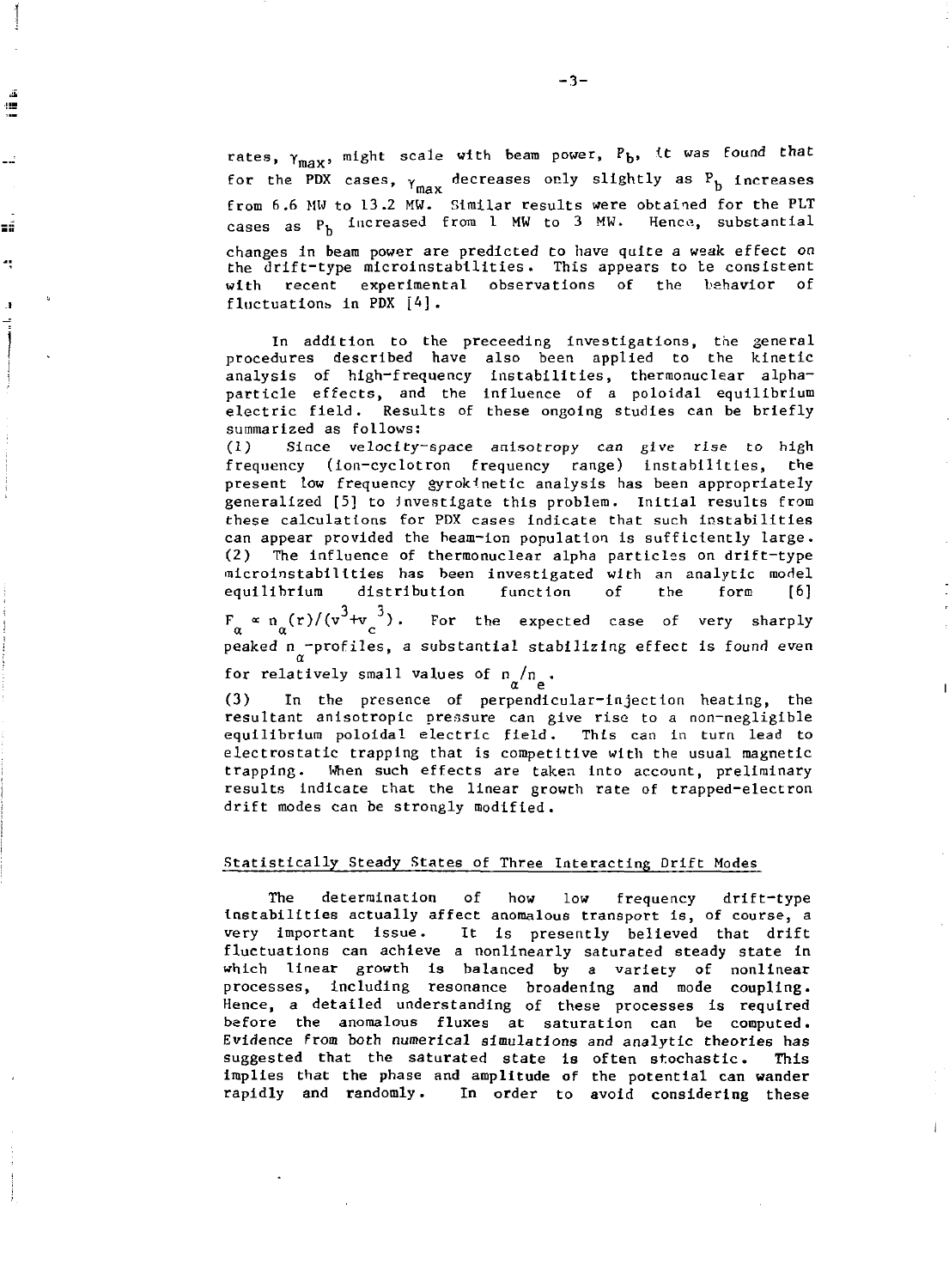complicated (and largely Irrelevant) details, one is led to study a statistical description which advances in time phase-independent quantities such as the fluctuation intensity. The directinteraction approximation (DIA) [7] is a particularly useful statistical theory, but its validity in a stochastic regime has been strongly questioned [8] .

In order to test the DIA in a stochastic regime of relevance to drift wave saturation, it has been applied here to a simple system [9] consisting of three drift waves, with complex<br>frequencies, that are quadratically coupled through the frequencies, that are quadratically coupled through polarization and E x B nonlinearities. When one mode is growing while the other two are damped, it is found that this system can evolve to a saturated steady state which is stochastic. Comparison of the numerical solutions of the DIA with the "exact" numerically computed statistical dynamics arising From a Gaussian ensemble of initial conditions indicates that the predictions of the DIA *are* generally in reasonable agreement with the "true" values both for the modal intensities at saturation and for the two-time correlation functions. These results therefore demonstrate that the DIA does, in fact, provide satisfactory first-principles theory of the statistical dynamics of drift waves. Further studies of saturated drift-wave states with the aid of the DIA are currently in progress together with the development of related approximations which expedite the analysis of many modes in a realistic geometry [10].

#### Cyrokinetic Particle Simulation of Drift Instabilities

It is now widely recognized that the efficient simulation of low frequency drift-type instabilities under realistic tokamak operating conditions presents impractical demands on conventional particle codes. To remedy this difficulty, a fundamentally different type of simulation scheme has been developed which provides substantial advantages in time-step-size and In the required number of particles without sacrificing essential physics effects. Specifically, by adopting the gyrokinetic ordering (appropriate for studying low-frequency drift-type phenomena), a gyrophase-averaged form of the Vlasov-Poisson system of equations has been obtained which can be readily solved by standard particle simulation techniques [11]. The procedure here eliminates the explicit dependence on the gyroinotion while still retaining finite gyroradtus effects. This new scheme has been implemented into a two-and-one-half-dimensional  $(x,y,v_x,v_y,v_z)$  electrostatic code in

slab geometry. For the simple case of drift instabilities driven by a density gradient in a shearless system, results from this code are given in Fig. 4 and corresponding ones from the conventional code (with full ion dynamics and the guiding-center approximation for electrons) are displayed in Fig. 5. This comparison clearly indicates very good agreement in the linear frequency and growth rate, the nonlinear frequency shift, and the saturation amplitude. Here the Improvement (increase) in time-

f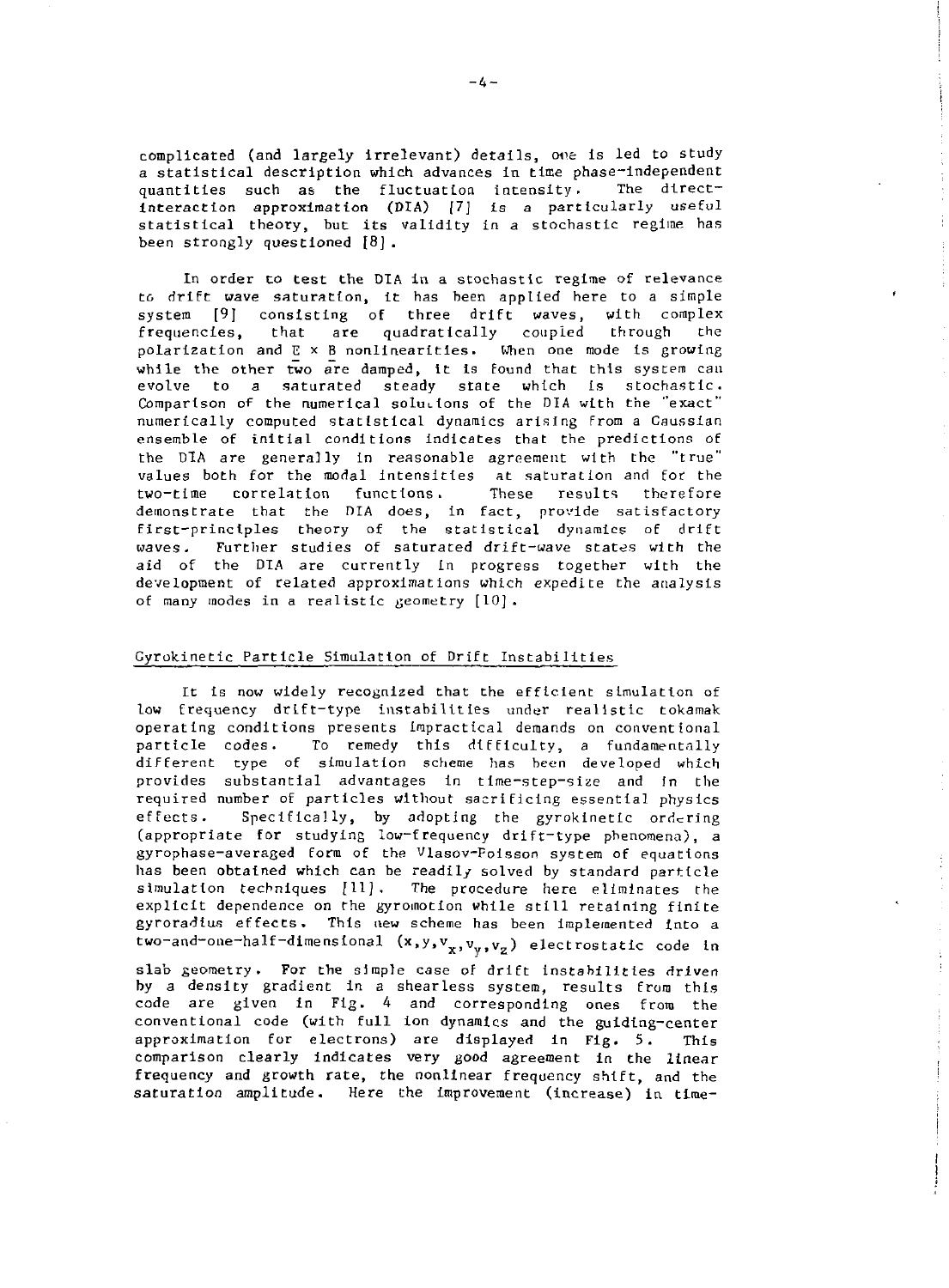#### step-size is about ten-fold.

In order to simulate the more realistic steady-state type turbulence phenomena (where the background lnhomogeneities are fixed in time), a multiple-scale scheme has been developed in which the long plasma equilibrium scale lengths are separated from the short scale lengths of the perturbations. Results from this modified gyrokinetlc code indicate that the dominant saturation mechanisms are associated with the nonlinear E x B effects of the ions and electrons and with the nonlinear ion polarization drifts. In the saturated state, the spectral density of the fluctuations is broadly peaked at small k (wavenumber), and the corresponding frequency spectra has the property that the frequency spread is of the same order as the frequency, i.e.,  $\Delta\omega$  / $\omega$  = 0(1). Test particle measurements indicate that the diffusion is Bohm-like at this stage. In addition, a continuous exchange of energy between the different modes as well as between the particles and the waves has been observed. The fact that the the particles and the waves has been observed. The fact that the substitution of the fact that the fact that the substitution of the fact that the substitution of the substitution of the substitution of the substitution of results here exhibit some key properties similar to experimentally observed drift-wave phenomena should serve to motivate continued

investigations of this type. In addition, the Improved efficiency demonstrated by these simulations provide encouragement for developing more ambitious gyrokinetlc schemes involving toroidal geometry and finite beta effects in three dimensions.

#### Acknowledgment

This work was supported by U.S. Department of Energy Contract No . DE-ACO2-76-CHO3073 .

#### References

- [1] Frieman, E. A., Rewoldt, G., Tang, W. M., Glasser, A. H., Phys. Fluids 23 (1980) 1750.
- [2] Rewoldt, G., Tang, W. M., Chance, M. S., Phys. Fluids 25 (1982) 480.
- [3] Post, D. E., Singer, C. E., McKenney, A. H., and the PPPL Transport Group, TFTR Physics Group Report No. 33 (1981); BALDUR versions BALDP01G and BALDP07A.
- [4] Mazzucato, E., Crowley, T. (private communication)<br>[5] Chen, L., Tsai, S. T., PPPL-Report No. 1816 (1981)

Chen, L., Tsai, S. T., PPPL-Report No. 1816 (1981).

- [6] Gaffey, J. D., J. Plasma Phys., 16 (1976) 149.
- [7] Krommes, J. A., PPPL-Report No. 1568 (1980).<br>[8] Molvig, K., et al., Univ. of Texas IFS Report

Molvig, K., et al., Univ. of Texas IFS Report No. 30 (1981).

- [9] Terry, P., Horton, W.( Phys. Fluids *25\_* (1982) 491.
- [10] Similon, P., Ph.D. Thesis, Princeton University (1981).
- [11] Lee, W. W., PPPL-Report No. 1838 (1981).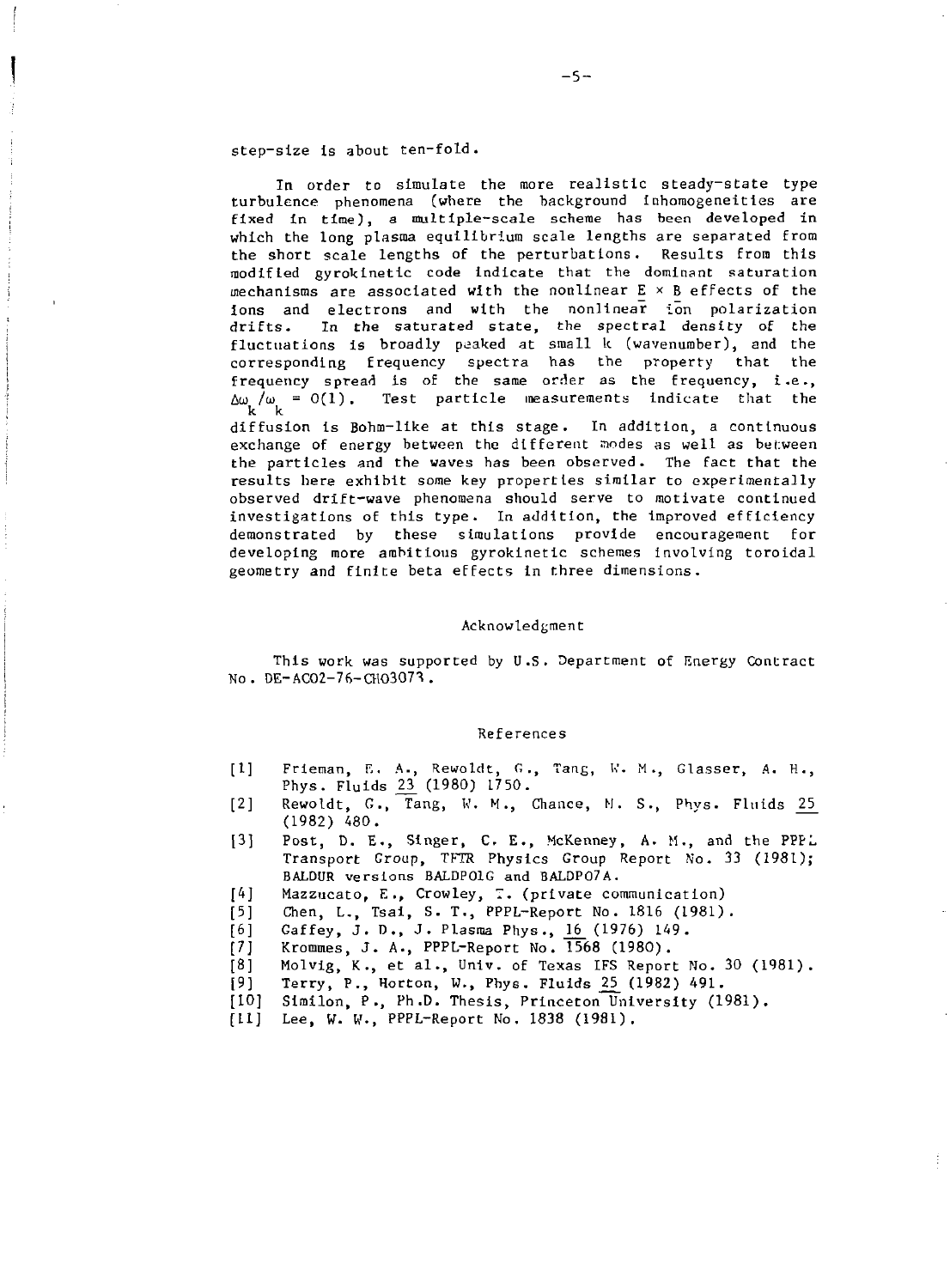## Figure Captions

Fig. 1 Growth rate,  $\gamma$ , and real frequency,  $\omega$ , of the trappedelectron- drift mode as a function of toroidal mode number, n, for the PDX cases with  $P_h = 6.6$  MW at  $r \approx 25$  cm. The solid lines correspond to calculations using the numerical MHD equilibrium and including the beam ions. The dashed lines correspond to the same case but with the beam ions replaced by background ions. The dash-dot lines correspond to calculations using the model MHD equilibrium with circular concentric surfaces and again with beam ions replaced by background ions.

Fig. 2 Typical equilibrium distribution function,  $F_b^{\prime\prime}$ , for hot beam ions with parallel (co-) injection in PLT. Here  $P_h$ = 2 MW for  $r = 20$  cm at the time when the beam is turned off.

Fig. 3 Typical equilibrium distribution function,  $F_b$ , for hot beam tons with nearly perpendicular (81°) injection in PDX. Here  $P_b = 6.6$  MW for r = 25 cm at the time when the beam is turned off.

Fig. 4 Drift instability simulation results from the gyroklnetic code .

Fig. 5 Drift instability simulation results from the conventional particle code using full ion dynamics and the guiding center approximation for electrons.

ţ

电压线电 的复数人名德里利特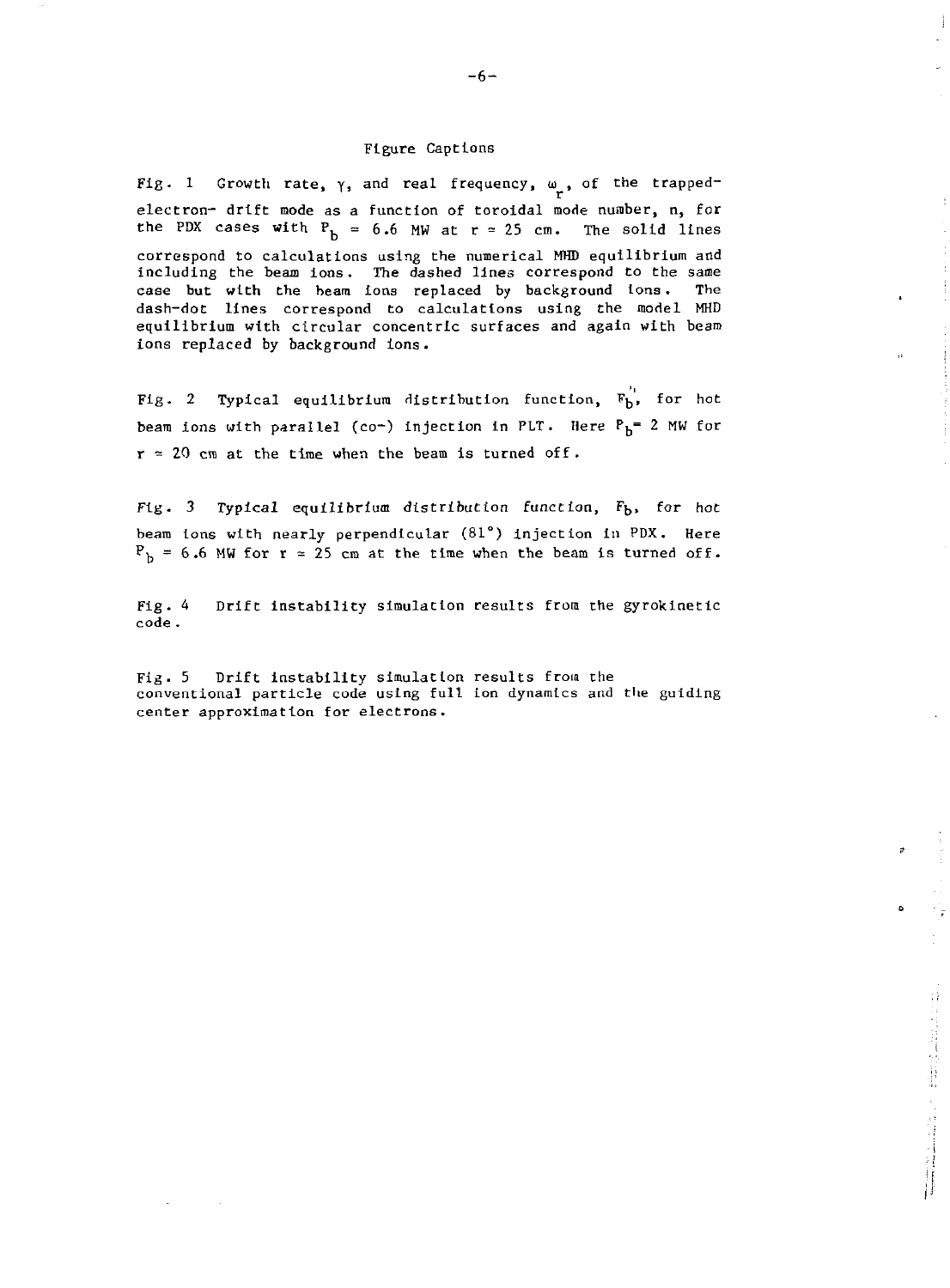

Fig. 1

 $\mathfrak i$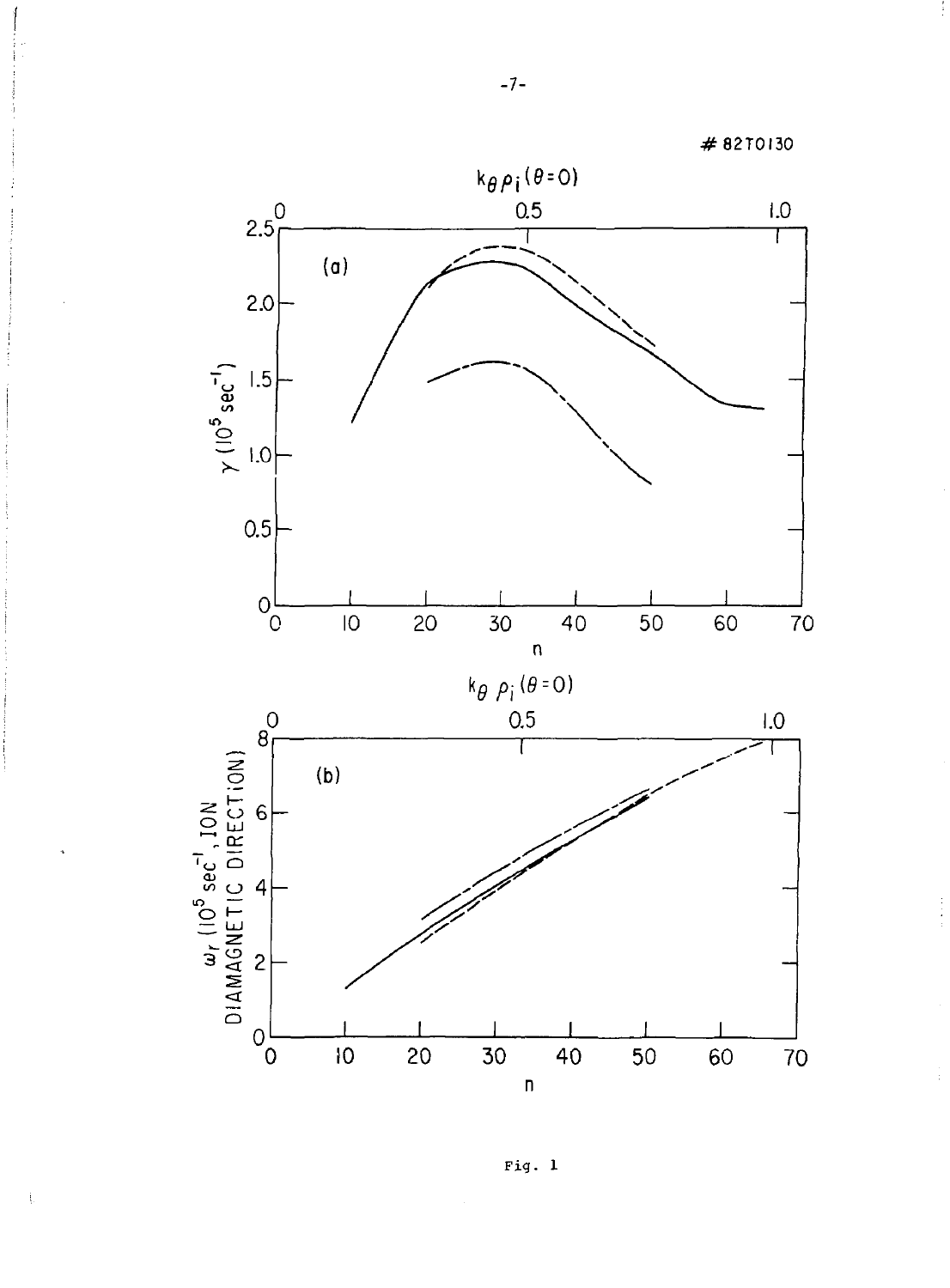



 $\ddot{\phantom{0}}$ 

 $\overset{\centerdot}{\varphi}$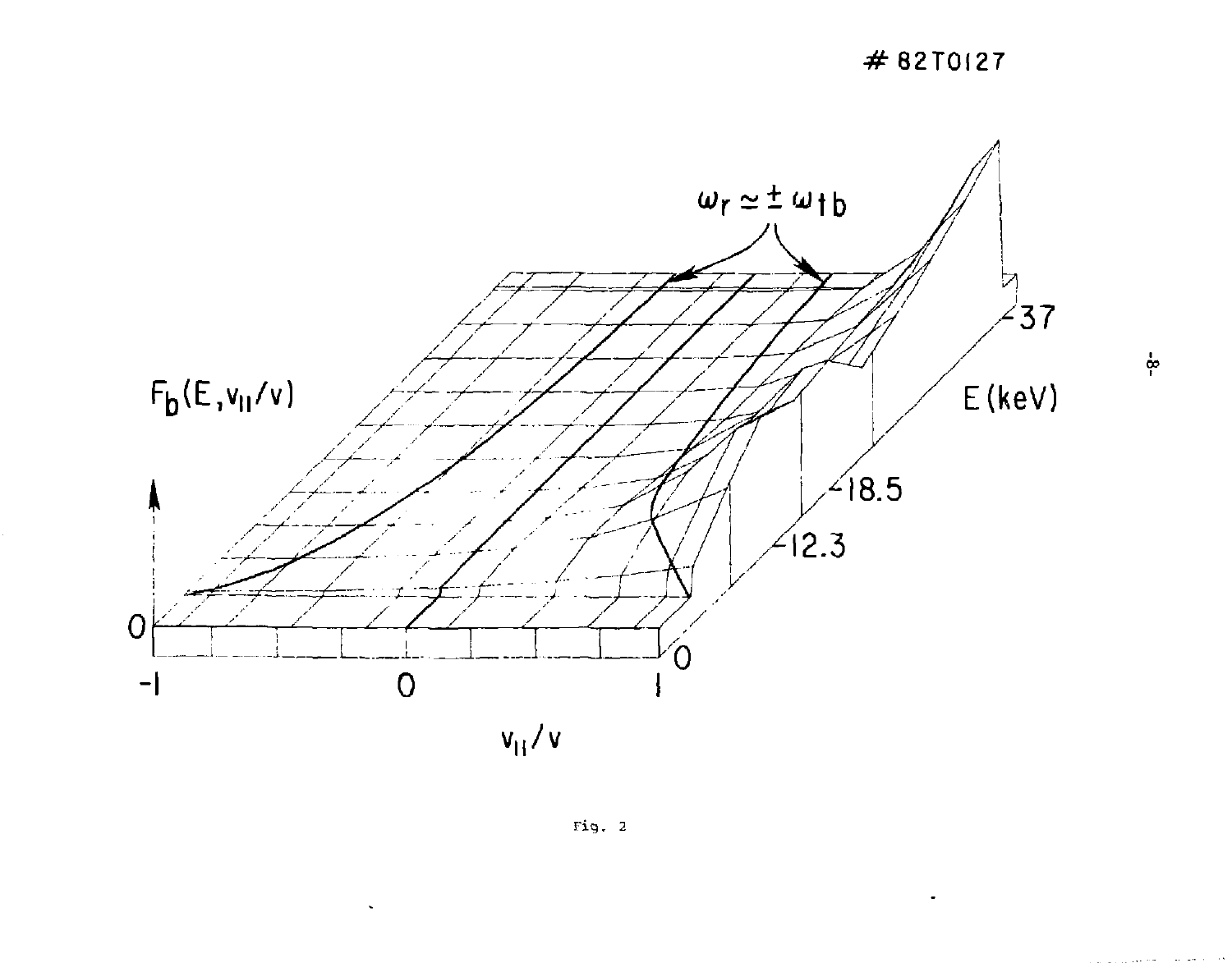$\frac{1}{\mathsf{Q}^-}$ 

#82T0128

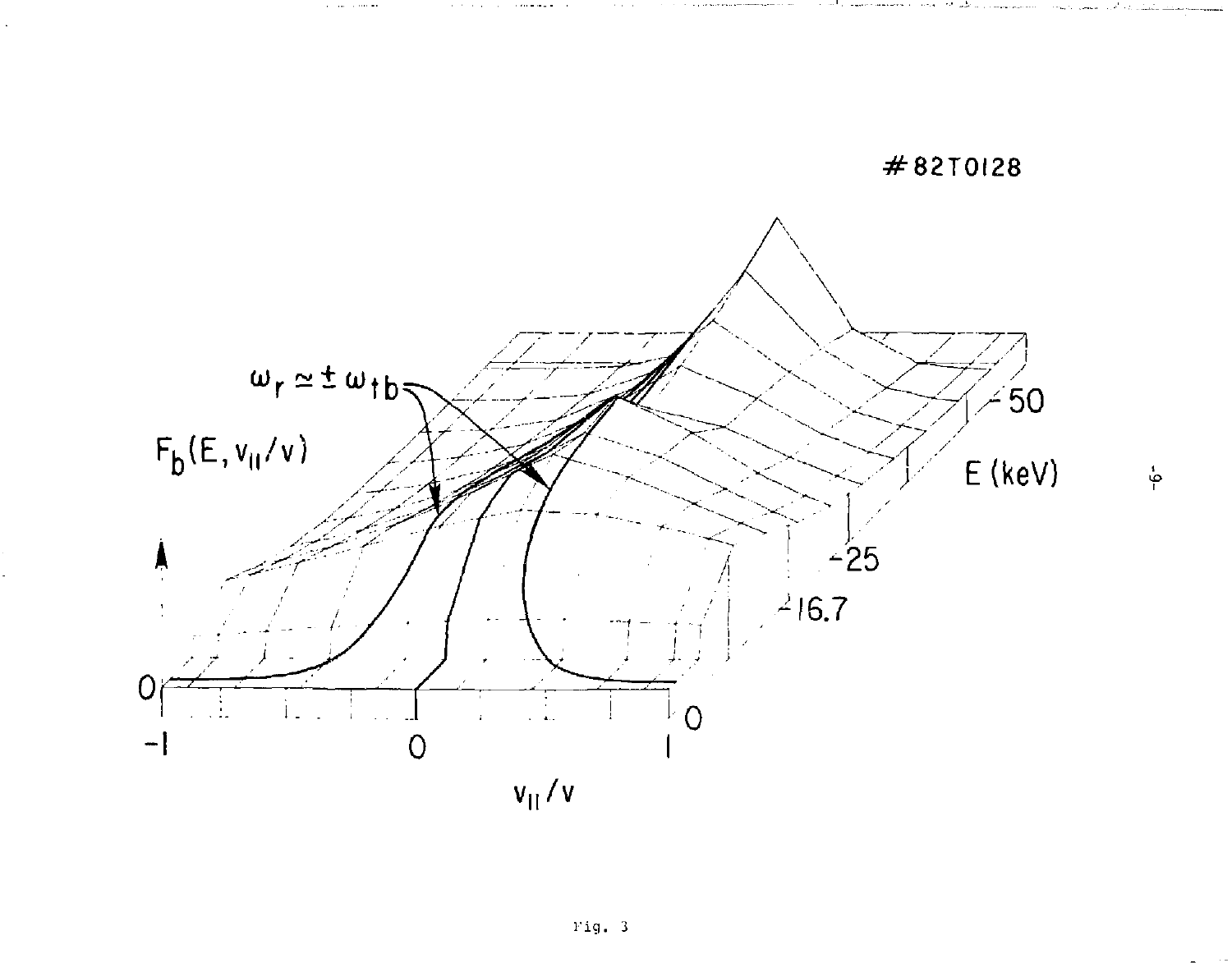

Fig. 4

 $\frac{1}{2}$ 

 $\epsilon$  .

 $\sim 1$ 

#82T0084

 $\bullet$  $\alpha$  , and  $\alpha$ 

the contract of the